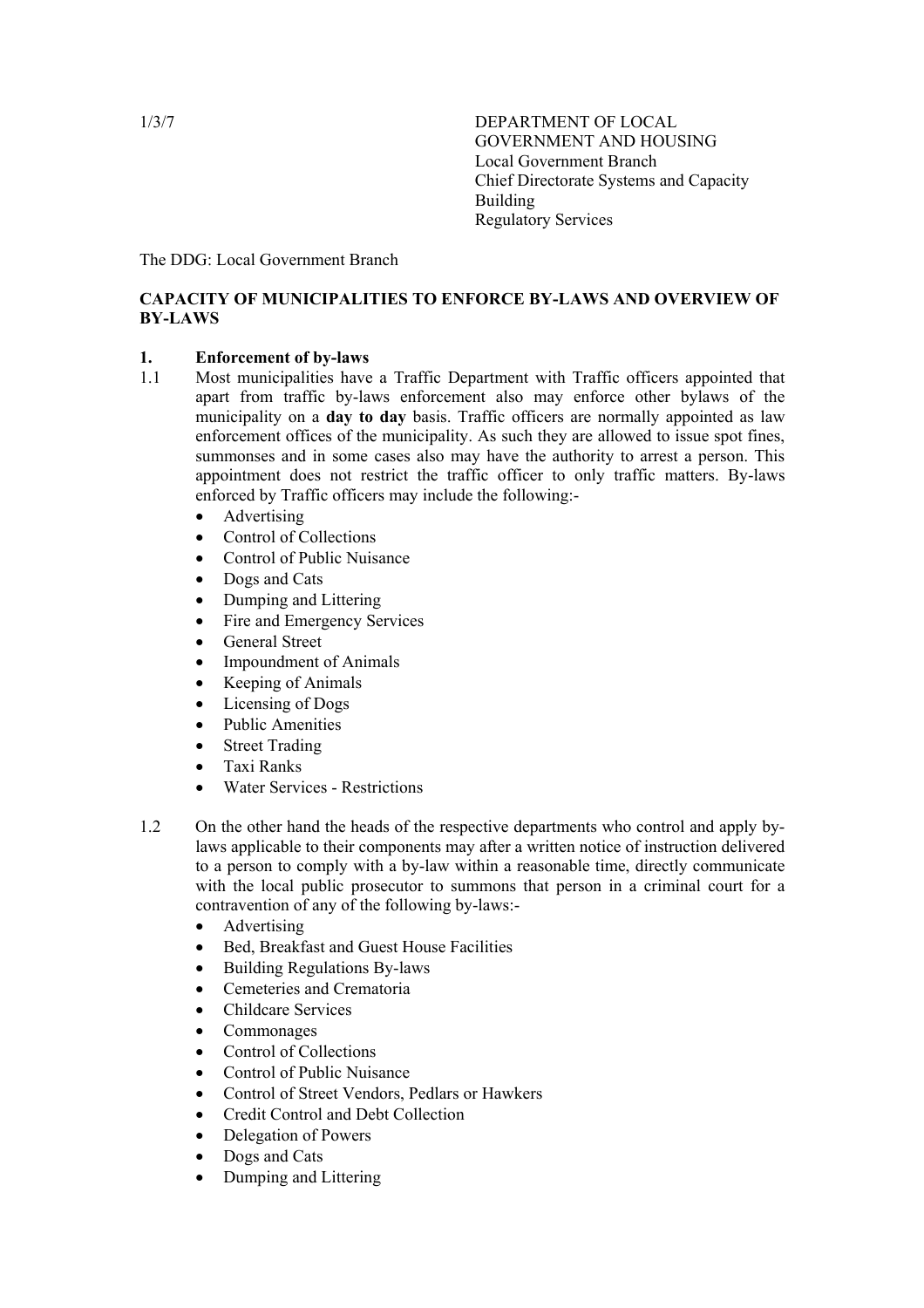- Electricity Supply
- Encroachment on Property
- Fences and Fencing
- Fire and Emergency Services
- Fresh Produce Market
- Funeral undertakers
- General Street
- Impoundment of Animals
- Informal Settlements
- Keeping of Animals
- Libraries
- Licensing of Dogs
- Numbering of Buildings
- Property Rates
- Public Amenities
- Public Swimming Pools
- Refuse Removal
- Sporting Facilities
- Storm Water
- Street Trading
- Taxi Ranks
- Unsightly and Neglected Building and Premises
- Waste Management
- Water Services
- Water Services Restrictions

# **2. Lack of applying by-laws**

- 2.1 Councils have legislative and executive authority in terms of the Constitution and must diligently apply this authority. It seems not always to be the case. Municipalities that have not yet rationalised their by-laws, still have the old by-laws of the disestablished municipalities in place. Councils are supposed to apply and enforce these by-laws until they have been repealed by rationalised by-laws.
- 2.2 It has however been found that:-
	- (a) In many cases councillors and new municipal officials are not aware of the existence of these old by-laws and they do not apply or enforce these bylaws. In some cases the council may choose not to apply these old by-laws as they are the product of the previous dispensation.
	- (b) Some councils are hesitant to promulgate by-laws that may have a negative impact on voters. They would prefer not to promulgate dog licensing by-laws under the guise that the owners of the dogs in its jurisdiction are too poor to pay the licenses. They forget that their indigent policy could deal with this matter, but they prefer not to apply the by-law if it exists.
	- (c) Some councils are afraid of the power of local organisations. It was found that a council is very hesitant and is dragging heels to promulgate Taxi bylaws. This by-law may generate good income for the municipality, but out of fear of the local taxi association which indicated that the council would be sorry if the by-law is promulgated, the by-law has not yet been promulgated.
- 2.3 Capacity assessment:-
	- (a) At the MDB Capacity assessment of municipalities during 2007 the lack of suitable by-laws to deal with a possible 38 prescribed local government functions were identified at each municipality.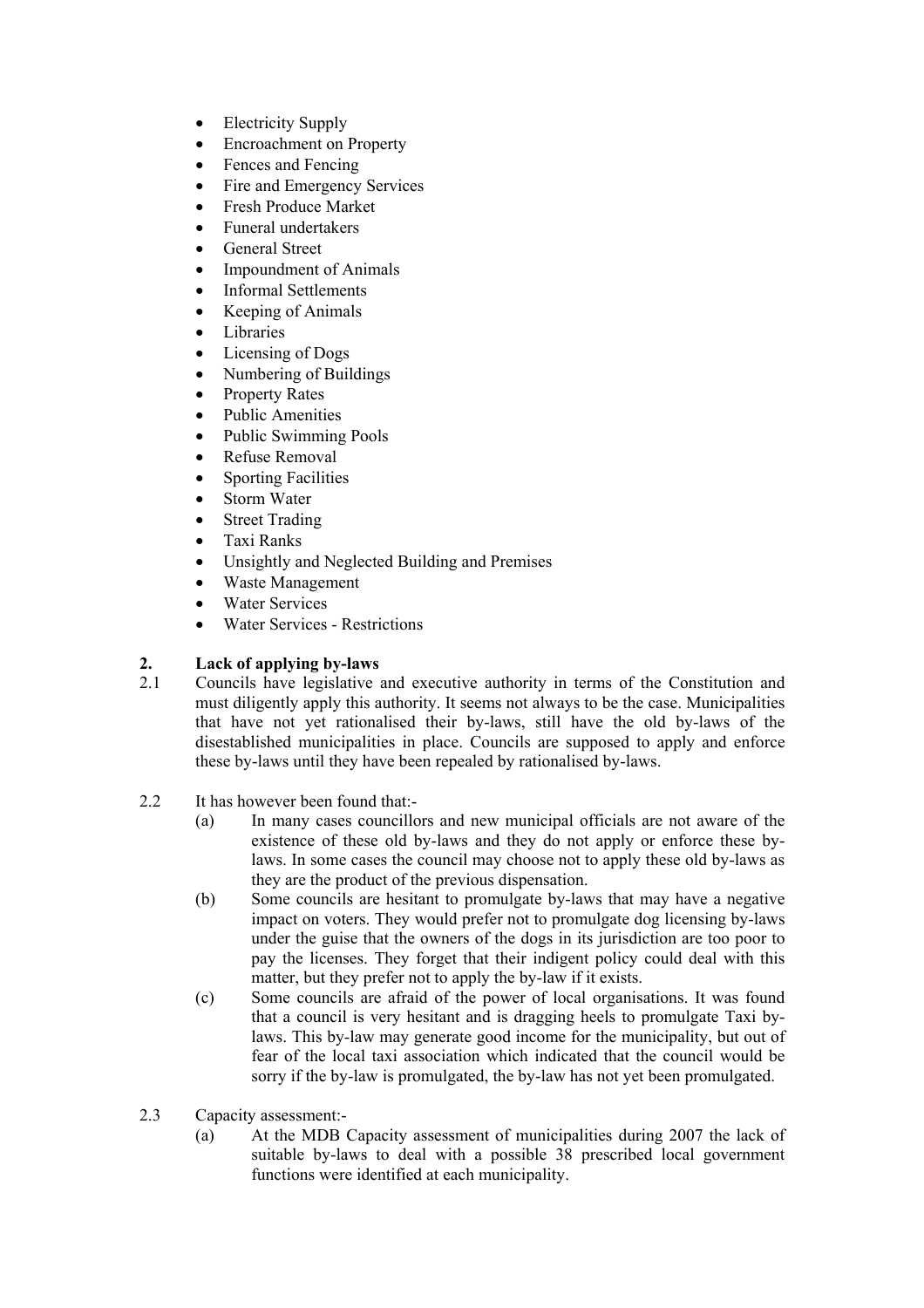- (b) Letters identifying all by-law gaps at each municipality signed by the MEC were sent to all Speakers urging municipalities to close the identified gaps.
- (c) This resulted in both Naledi and Phumelela now being in the process of adopting 15 new by-laws each. The other municipalities will be encouraged to close the gaps identified when they are visited to assist with by-laws.

### **3. Compulsory promulgation, application and enforcement of by-laws**

- 3.1 In terms of its executive and legislative authority bestowed on councils by the Constitution, local municipalities must promulgate, apply and enforce by-laws.
- 3.2 Should any person be aggrieved or suffer any damage from the failure of the municipality to promulgate, apply and enforce a by-law, that person may approach the High Court for a *mandamus* to force the municipality to diligently perform its duty. The costs of such application will be for the account of the municipality.
- 3.3 A council's failure to promulgate, apply and enforce relevant by-laws also constitutes a failure to perform an executive obligation and may warrant the invoking of section 139 of the Constitution against the council. An administrator then will have to promulgate, apply and enforce the by-laws of the municipality. This will however not be practical. As soon as the intervention is lifted, the council may decide that those by-laws promulgated by the administrator did not originate in the council and that it will not be applied as is currently the case with many old by-laws applicable in municipalities.

### **4. Attitude of councillors and municipal managers**

- 4.1 The attitude of councillors and municipal managers play a vital role in the promulgation, application and enforcement of by-laws.
- 4.2 The local municipality of Letsemeng is in the process of promulgating a set of bylaws. Old by-laws are not being applied, but it is the municipal manager's priority to have clean towns. No litter or waste is lying around and sidewalks are constantly weeded. This is being done without the application of any by-law. Work teams are appointed to keep towns tidy.
- 4.3 At some municipalities and towns where tidiness is not a council or municipal manager's priority communities sometimes have to live and work in filthy and neglected conditions.
- 4.4 By-laws to deal with littering will to some extent have positive results as litterbugs could be fined on the spot, but a by-law cannot deal with accumulated litter, filth and neglect by the municipality to render a vigorous cleansing service.

|           | <b>Traffic</b><br>officer<br>appointe<br>d | <b>Street Vendors</b> |                | Dumping and<br>Littering |                | <b>General Street</b> |                |
|-----------|--------------------------------------------|-----------------------|----------------|--------------------------|----------------|-----------------------|----------------|
|           |                                            | Prom                  | <b>Applied</b> | Prom                     | <b>Applied</b> | Prom                  | <b>Applied</b> |
| Letsemeng | Y                                          | Yes                   | Yes            | Yes                      | Yes            | Yes                   | Yes            |
| Kopanong  |                                            | Yes                   | N <sub>0</sub> | Yes                      | Unknown        | Yes                   | Unknown        |
| Mohokare  | Y                                          | Yes                   | Unknown        | $No*$                    | No.            | Yes                   | Unknown        |
| Naledi    | v                                          | N <sub>0</sub>        | N <sub>0</sub> | $No*$                    | N <sub>0</sub> | Yes                   | Unknown        |
| Mangaung  | v                                          | Yes                   | Yes            | Yes                      | Yes            | Yes                   | Yes            |

#### **5. By-laws promulgated and applied by municipalities**